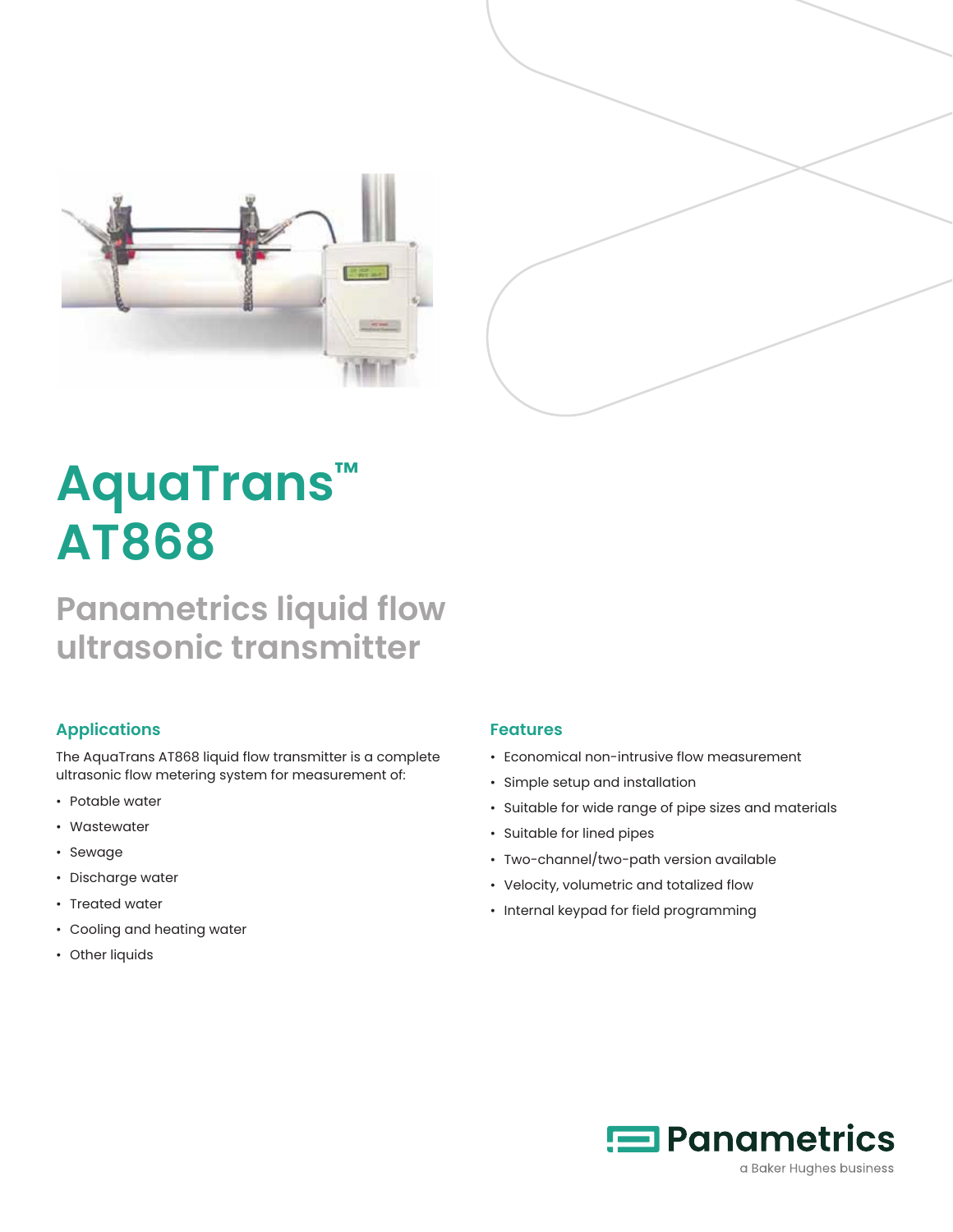#### **Liquid flow ultrasonic transmitter**

The AquaTrans AT868 liquid flow ultrasonic transmitter combines state-of-the-art flow measurement capability with a low-cost transmitter package that can be installed right at the process measurement point. It's designed specifically for water and wastewater applications in full pipes.

The all-digital AquaTrans AT868 has no moving parts and requires minimal maintenance. An onboard microprocessor uses patented Correlation Transit-Time™ technology for long-term, drift-free operation. Automatic adjustment to changing fluid properties and dynamically configured operating software simplify programming.

#### **Transit-time flow measurement technique**

The transit-time technique uses a pair of transducers with each transducer sending and receiving coded ultrasonic signals through the fluid. When the fluid is flowing, signal transit-time in the downstream direction is shorter than in the upstream direction; the difference between these transit times is proportional to the flow velocity. The AquaTrans AT868 measures this time difference and uses programmed pipe parameters to determine flow rate and direction.

#### **Wetted or clamp-on transducers**

Ultrasonic flow transducers are classified as either wetted or non-wetted (clamp-on). Clamp-on transducers are clamped onto the outside of the pipe and never come into contact with the process fluid. Wetted transducers are mounted into the pipe or flowcell in direct contact with the process fluid.

Clamp-on transducers offer maximum convenience, flexibility and a low installation cost compared to traditional flow metering technologies. With proper installation, wetted transducers provide maximum accuracy (better than 1% of reading) in most applications.

#### **Two-channel model**

An optional second channel provides the capability to measure flow in two pipes or average two paths on the same pipe for increased accuracy.

### **AT868 specifications**

#### **Operation and performance**

#### **Fluid types**

Acoustically conductive fluids, including most clean liquids, and many liquids with entrained solids or gas bubbles. Maximum void fraction depends on transducer, interrogation carrier frequency, path length and pipe configurations.

#### **Pipe sizes**

- Clamp-on transducers: 0.5 to 300 in. (12.7 mm to 7.6m) and larger
- Wetted transducers: 1 in to 200 in (25.4 mm to 5 m) and larger

#### **Pipe-wall thickness**

Up to 3 in (76.2 mm)

#### **Pipe materials**

All metals and most plastics. Consult Panametrics for concrete, composite materials, and highly corroded or lined pipes.

#### **Flow accuracy (velocity)**

0.5% of reading (achievable with process calibration)

#### **Typical clamp-on flow accuracy (velocity)**

- Pipe ID>6 in (150 mm):  $\pm$ 1% to 2% of reading
- Pipe ID<6 in (150 mm): ±2% to 5% of reading

#### **Typical wetted flow accuracy (velocity)** ±1% of reading

Accuracy depends on pipe size and installation and whether measurement is one-path or two path.

#### **Repeatability**

±0.1% to 0.3% of reading

#### **Range (bidirectional)**

–40 to 40 ft/s (–12.2 to 12.2 m/s)

#### **Rangeability (overall)** 400:1

Specifications assume a fully developed flow profile (typically 10 diameters upstream and 5 diameters downstream of straight pipe run) and flow velocity greater than 1 ft/s (0.3 m/s).

#### **Measurement parameters**

Volumetric flow, totalized flow and flow velocity

#### **Electronics**

#### **Flow measurement**

Patented correlation transit-time mode

#### **Enclosures**

Epoxy-coated aluminum weatherproof type 4X/IP66

#### **Dimensions**

Standard: Weight 2 lb (0.9 kg), size (h x w x d) 7.25 in x 5.9 in x 3.5 in (184 mm x 150 mm x 89 mm)

#### **Channels**

- Standard: One channel
- Optional: Two channels (for two pipes or two-path averaging)